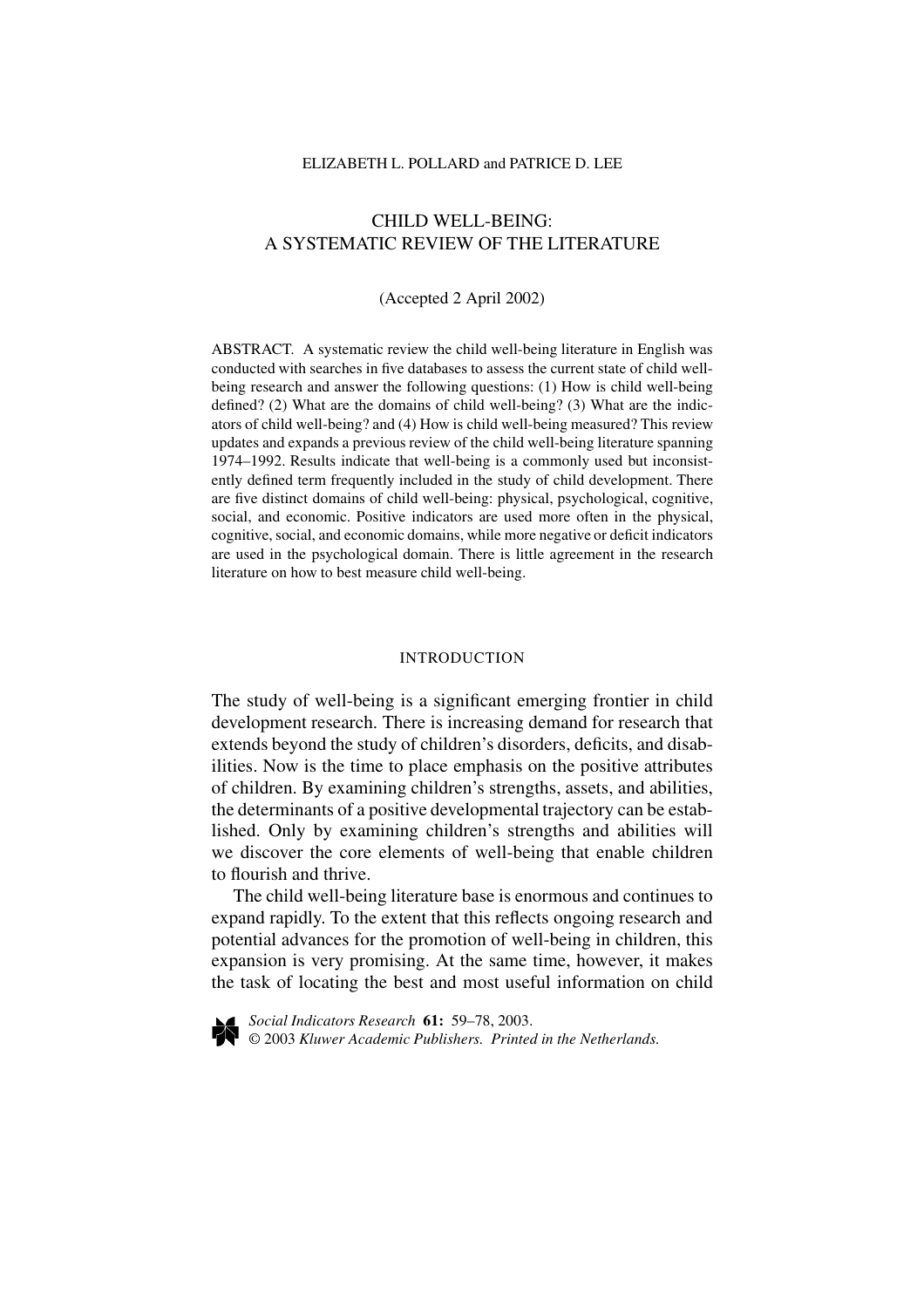well-being more challenging. Given the gaps and unanswered questions that exist in the research base on child well-being, a systematic review is needed to assess the current state of child well-being research.

A systematic review of the English language child well-being literature spanning 1974–1992 (Toles et al., 1993) summarized the child well-being research base. This review updates and expands on that review to assess the current state of the English language child well-being research.

### METHODOLOGY

This review focuses on the 1991 to 1999 child well-being literature. Its purposes are: (1) to examine the definitions of child well-being; (2) to examine the indicators of child well-being; and (3) to examine the instruments used to measure the indicators of child well-being, thus contributing to a more integrated understanding of the state of the research base.

This systematic review of the child well-being research base updates and expands the Toles et al. (1993) review. Both reviews used a three-phase methodology: a key term search, a title screen review, and a content screen review. We replicated this methodology to facilitate comparing our findings with those of the 1972–1992 review. One significant variation in the more current review is the inclusion of studies of children living in developing countries. Our search strategy identified articles that studied children from thirtyone different countries around the world. Of these articles, thirteen studied children from developing countries.

In applying this methodology, several challenges became apparent. First, of the articles on child well-being included in this review, almost half (47%) included deficit indicators of child wellbeing. Second, multiple definitions, indicators, and measures of well-being are used. We must empirically define well-being and ascertain the scope of what well-being encompasses. Finally, the well-being literature base spans a variety of disciplines and examines well-being in a myriad of ways. Well-being is a complex, multifaceted construct that has continued to elude researchers' attempts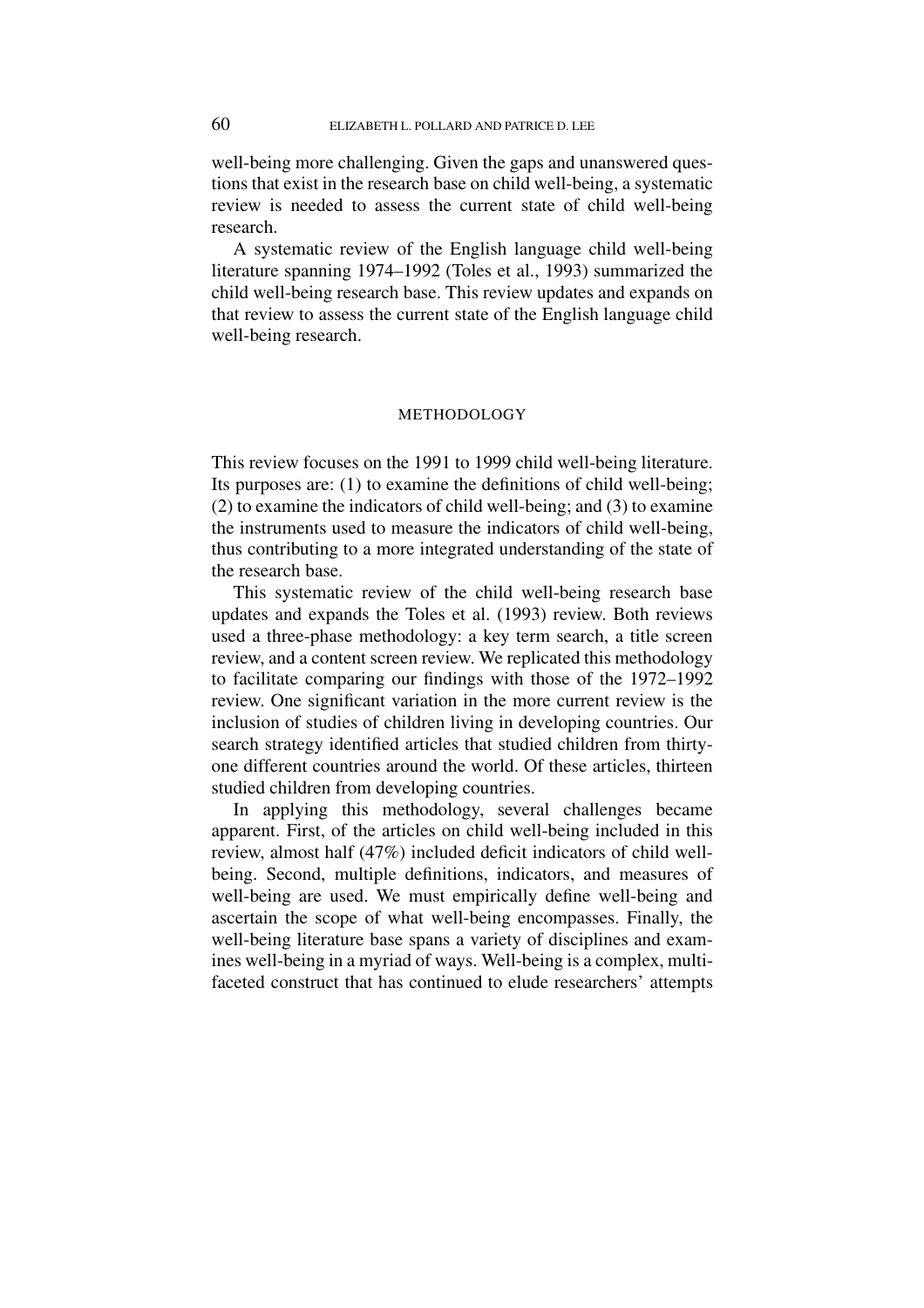| n<br>۱D.<br>ъ. |  |
|----------------|--|
|                |  |

Database Search Results

|                   | Database                             |           |      |                                     |                          |           |
|-------------------|--------------------------------------|-----------|------|-------------------------------------|--------------------------|-----------|
|                   | PsychINFO Socio-                     |           | ERIC |                                     | MEDLINE HealthSTAR Total |           |
|                   | $(1990 - 99)$                        | logical   |      | $(1990-99)$ $(1990-99)$ $(1991-99)$ |                          | $(1990 -$ |
|                   |                                      | abstracts |      |                                     |                          | 99)       |
|                   | Citations of key terms, per database |           |      |                                     |                          |           |
| Quality of life   | 97                                   | 225       | 73   | 317                                 | 14                       | 737       |
| Life satisfaction | 46                                   | 84        | 34   |                                     |                          | 164       |
| Well-being        | 230                                  | 38        | 146  | 209                                 | 9                        | 632       |
| Wellness          | 9                                    | 51        | 63   | 9                                   | 4                        | 136       |
| Total             | 382                                  | 398       | 316  | 535                                 | 27                       | 1658      |

*Note*. Duplicate articles arising from the same article appearing in multiple databases are included in the total number.

to define and measure it. Reviewing the research base on well-being is therefore difficult.

### DATABASE SEARCHES

The updated review searched five computer databases: PsychINFO, Sociological Abstracts, ERIC, MEDLINE and HealthSTAR. The databases were searched on-line using the OVID and Galileo search engines. The searches also included key terms to limit the search to humans in the age range birth to eighteen years. Following this algorithm, 1,658 articles were identified. A summary of the key terms and the yields is presented in Table I.

## *Title Screen Review*

Two raters independently screened the 1 658 citations obtained from the computerized database searches. The articles were sorted into relevant and non-relevant sets based on a title screen review. After screening the titles, the total number of relevant citations was 415. These citations did not include articles pertaining to clinical populations since all articles containing cancer, tumor, transplant, transplantation, syndrome, or disease in the title were excluded.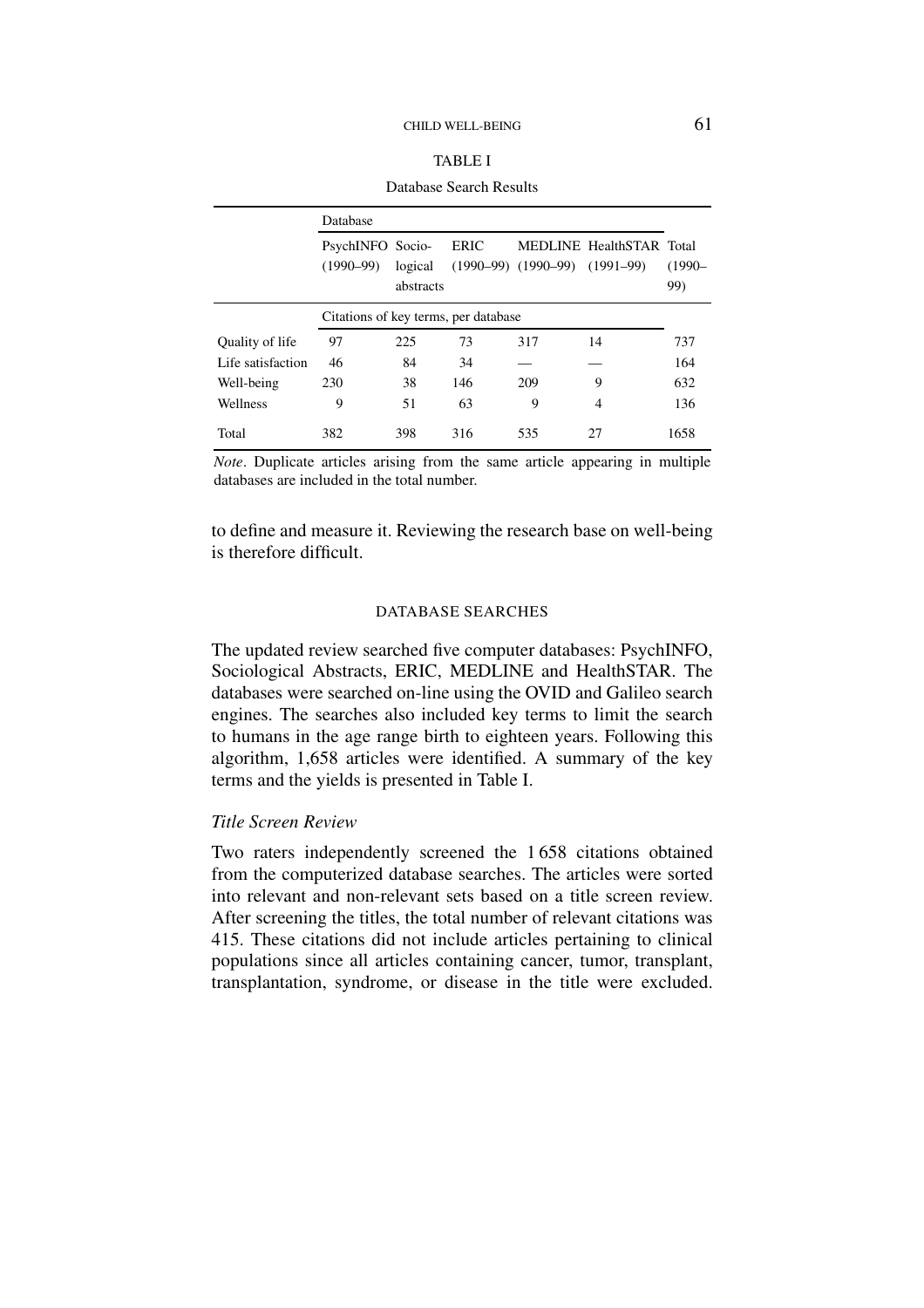Articles were included if their titles contained any of the following terms: well-being or wellness, quality of life, life satisfaction, satisfaction with life, self-esteem, health, or happiness. In addition, articles had to contain one of the following terms in the title: child (or synonym), adolescent (or synonym), student (or synonym), pediatric, or measure, measures, measuring, correlates, determinants, instrument, scale, or index.

The two raters agreed on the inclusion of all but ten articles. Five articles contained synonyms for measure. These terms included "schedule", "questionnaire", and "assessment". One article contained the term "undergraduate", considered to be a synonym for student. Both raters agreed to include the aforementioned articles. The raters initially disagreed as to whether "obesity" should be excluded as a syndrome; however, after discussion, they agreed to include it. Lastly, three articles were included in the original search because they contained key terms within parentheses after the title. Both raters agreed to exclude these citations, as the word in parentheses were considered not part of the title. In sum, seven of the ten articles were included and three were excluded.

## *Content Screen Review*

The remaining 415 citations were then screened using the exclusion criteria presented in Table II (Toles et al., 1993). As a result of this process, 240 citations were excluded. The second rater then screened a random 10% of these articles and found that both raters agreed on all except one article on "family life satisfaction". After discussion, they decided to include this article.

#### RESULTS

The results of the title and content screen are illustrated in Table III.

### DEFINITIONS

Well-being is a term that is commonly used but inconsistently defined in the study of child development. A systematic review of the child well-being literature reveals that the definition of wellbeing is highly variable. Well-being has been studied across a wide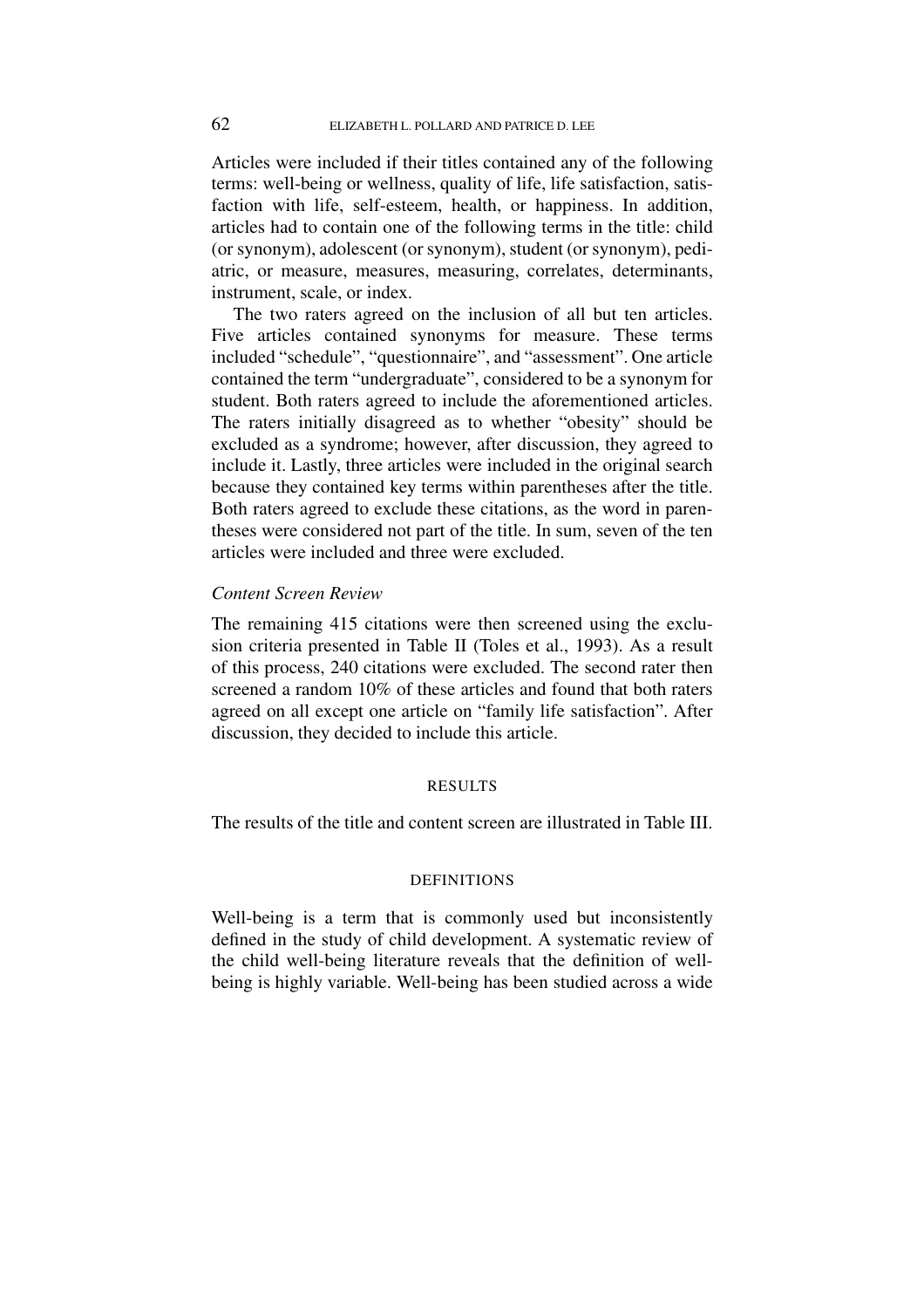#### CHILD WELL-BEING 63

#### TABLE II

#### Content Screen Exclusion Criteria

Focus is a clinical condition.

The sample does not include a general or community population.

Focus is well-being of parents.

Sample has mean age of greater than 18 years; if the sample included children and adolescents, there is no specific analysis of them as a subgroup.

Focus is fetal or neonatal well-being.

Purpose is debate of ethical issue (e.g., Baby Doe).

Focus is mortality issue.

No references are cited.

| Database                  | Years<br>searched search |       | Results of Results after<br>title screen<br>N<br>$(\% \text{ of total})$ | Results after<br>content screen<br>N<br>$(\%$ of total) | Inter-rater<br>reliability<br>Cohen's<br>Kappa |
|---------------------------|--------------------------|-------|--------------------------------------------------------------------------|---------------------------------------------------------|------------------------------------------------|
| PsychINFO                 | 1990-99                  | 382   | 164 (39.5%)                                                              | 122 $(46.2\%)$                                          | 0.995                                          |
| Sociological<br>abstracts | 1990-99                  | 398   | 88 (21.2%)                                                               | 43 (16.3%)                                              | 0.949                                          |
| <b>ERIC</b>               | 1990-99                  | 316   | 93 (22.4%)                                                               | 49 (18.6%)                                              | 1.000                                          |
| <b>MEDLINE</b>            | 1991-99                  | 535   | $63(15.2\%)$                                                             | 45 (17.0%)                                              | 0.981                                          |
| <b>HealthSTAR</b>         | 1990-99                  | 27    | 7(1.7%)                                                                  | $5(1.9\%)$                                              | 1.000                                          |
| Combined                  |                          | 1,658 |                                                                          | 415 (100.0%) 264 <sup>a</sup> (100.0%) 0.980            |                                                |
| database results          |                          |       |                                                                          |                                                         |                                                |

# TABLE III

Title and Content Screen Results

*Note.* There are 89 duplicates included in this value (264<sup>a</sup>). Final number of citations after content screen = 175.

range of disciplines, age groups, cultures, communities and countries, resulting in an assortment of definitions. Unfortunately, the great variability among definitions and indicators of well-being hampers efforts to compare findings across studies.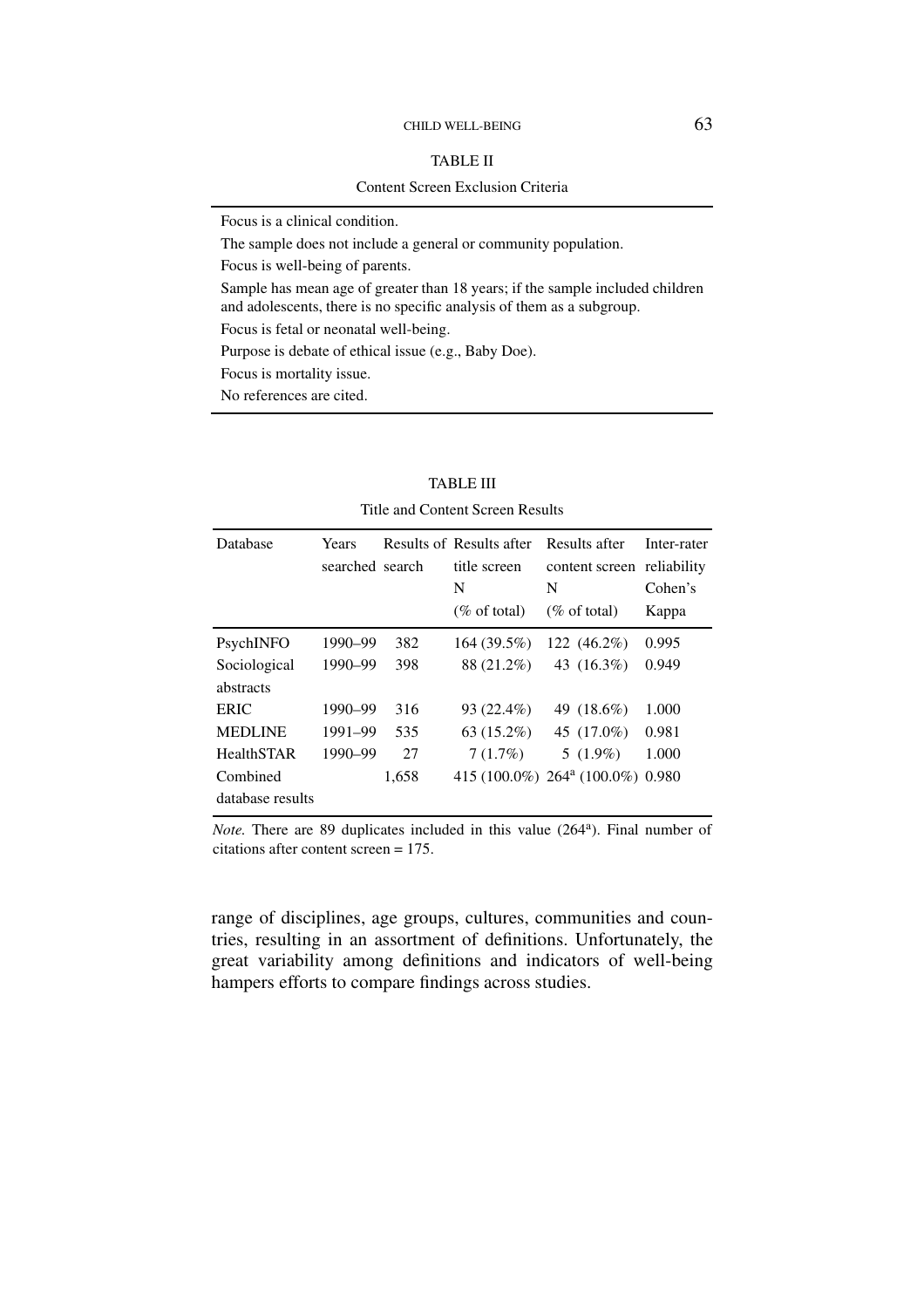Well-being has been defined by individual characteristics of an inherently positive state (happiness). It has also been defined on a continuum from positive to negative, such as how one might measure self-esteem. Well-being can also be defined in terms of one's context (standard of living), absence of well-being (depression), or in a collective manner (shared understanding).

A consistent, unified definition of well-being is needed. To further this end, well-being could be defined and operationalized at the individual level within a specific domain (physical, social, cognitive, or psychological) or at the environmental level by incorporating effects of the developing child's environmental context. A more useful definition of well-being would be one that is similar to the one adopted by Yarcheski, Scoloveno, and Mahon (1994). Yarcheski et al. used Columbo's (1986) conceptualization of adolescent well-being, which described well-being as "a multidimensional construct incorporating mental/psychological, physical, and social dimensions" (p. 288). This type of consistent approach leads to a more comprehensive definition spanning multiple domains and influences. In our review, we found five similar definitions presented in Table IV.

## THE DOMAINS AND INDICATORS OF CHILD WELL-BEING

The literature reviewed resulted in the identification of five distinct domains of well-being physical, psychological, cognitive, social, and economic. The social domain includes only sociological perspectives. Psychosocial perspectives fall within the psychological domain. The psychological domain includes indicators that pertain to emotions, mental health, or mental illness, while the cognitive domain includes those indicators that are considered intellectual or school-related in nature. Indicators for each domain were divided into negative and positive clusters (see Appendix). Negative or deficit indicators represent a one-dimensional negative state, such as anxiety or depression. Positive indicators comprise elements of a one-dimensional positive state, such as happiness, and those on a continuum, such as self-esteem (Toles et al., 1993). Table V summarizes the number of negative and positive well-being indicators studied within a domain for each age group.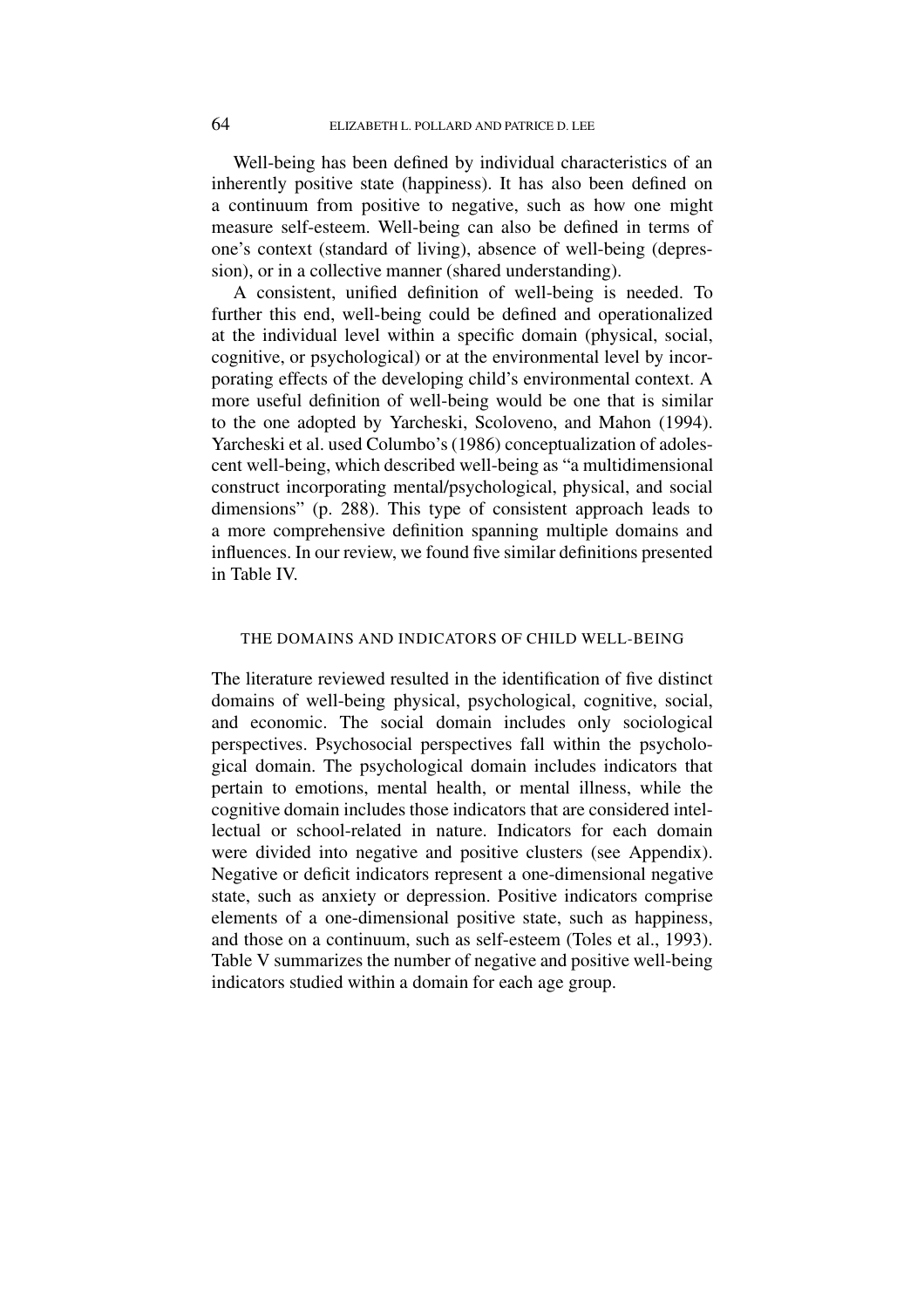#### CHILD WELL-BEING 65

#### TABLE IV

Definitions of Well-being

| Author                                  | Definition of Well-being                                                                                                                                                                                                                                                              |
|-----------------------------------------|---------------------------------------------------------------------------------------------------------------------------------------------------------------------------------------------------------------------------------------------------------------------------------------|
| Columbo, S.A. (1986)                    | "A multidimensional construct incorporating mental/<br>psychological, physical, and social dimensions", as<br>cited in Yarcheski et al. (1994: p. 288).                                                                                                                               |
| Weisner, T.S. (1998)                    | "The ability to successfully, resiliently, and innovat-<br>ively participate in the routines and activities deemed<br>significant by a cultural community. Well-being is<br>also the states of mind and feeling produced by<br>participation in routines and activities" (pp. 75–76). |
| Schor, E.L. (1995)                      | "Children's health and well-being is directly related<br>to their families' ability to provide their essential<br>physical, emotional, and social needs" (p. 413).                                                                                                                    |
| Keith, K.D. and R.L.<br>Schalock (1994) | "General view of the person's feelings regarding<br>his/her life circumstances, including personal prob-<br>lems and some questions about family" (p. 84).                                                                                                                            |
| Dukes (1997)                            | Martinez, R.O. and R.L. "As self-esteem, purpose in life, and self-concept of<br>academic ability (self-confidence)" (p. 504).                                                                                                                                                        |

Although a wide variety of indicators have been investigated, some common themes were noted. In general, there are a greater number of indicators used to study older children. The physical, cognitive, economic, and social domains tend to measure more positive indicators of well-being, while the psychological domain relies more heavily on deficit indicators. The psychological domain has the largest total number of indicators and is the only domain where more deficit than positive indicators have been studied. Reliance on negative or deficit indicators of well-being fails to capture the positive continuum of the strengths, assets, and abilities that can be promoted in children and adolescents. For example, in one study, stress and depression were the sole indicators of adolescent wellbeing (McFarlane et al., 1995). Well-being is, of course, more than the absence of stress and depression. However, a core set of positive indicators of child well-being has not yet been determined.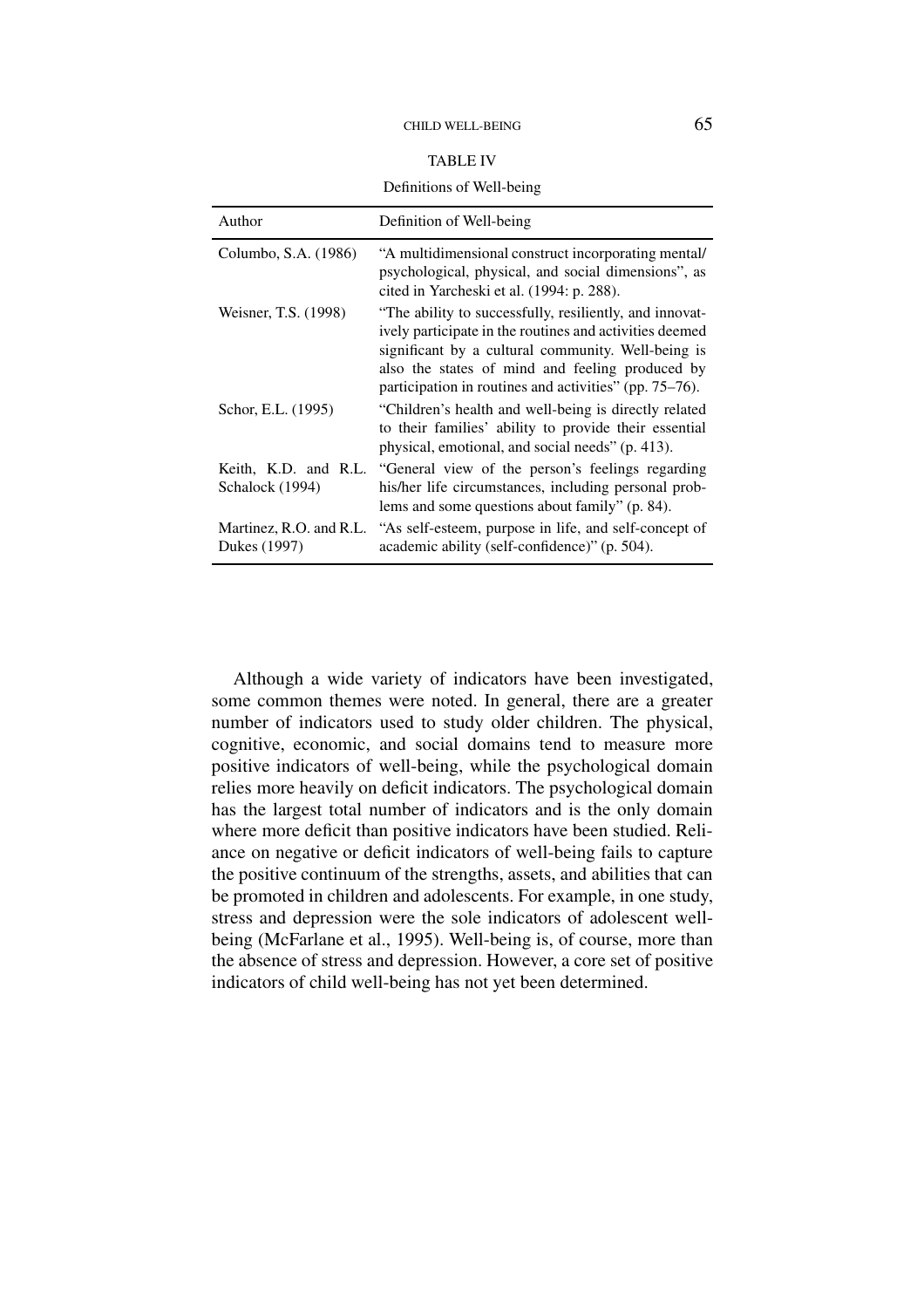|--|--|

Summary of Well-being Indicators by Domain, Status and Age Group

|                             | Domain         |          |    |                                                        |    |     |
|-----------------------------|----------------|----------|----|--------------------------------------------------------|----|-----|
|                             |                |          |    | Cognitive Economic Physical Psychological Social Total |    |     |
| Child <sup>a</sup>          |                |          |    |                                                        |    |     |
| Deficit                     | 3              | $\theta$ | 4  | 25                                                     | 3  | 35  |
| Positive                    | $\overline{4}$ | 1        | 8  | 21                                                     | 7  | 41  |
| Pre-adolescent <sup>b</sup> |                |          |    |                                                        |    |     |
| Deficit                     | 3              | 1        | 4  | 41                                                     | 4  | 53  |
| Positive                    | 6              | 1        | 7  | 30                                                     | 12 | 56  |
| Adolescent <sup>c</sup>     |                |          |    |                                                        |    |     |
| Deficit                     | 4              | $\theta$ | 4  | 40                                                     | 3  | 51  |
| Positive                    | 7              | 1        | 6  | 36                                                     | 12 | 62  |
| Total                       | 27             | 4        | 33 | 193                                                    | 41 | 298 |

<sup>a</sup>Child includes ages 2 to 10 years.

bPre-adolescent includes ages 8 to 13 years.

cAdolescent includes ages 11 to 19 years.

#### MEASURING CHILD WELL-BEING

There is little agreement in the research literature on how to best measure child well-being. Well-being was assessed using structured and non-structured interviews, standardized tests, and single-item questions from national data sets. Objective measures of child well-being ranged from reviews of individual child case histories, educational assessments, and medical records to infant death rates, national statistics on delinquency and suicide attempts, and drug offense rates. Subjective measurement of well-being typically consisted of one of the following approaches: one-dimensional measures, multidimensional single scale measures, or the use of multiple separate measures. For each age group, there were more subjective measures than objective measures. For children, there were 137 subjective measures and 36 objective measures, for preadolescents, there were 220 subjective measures and 36 objective measures, and for adolescents, there were 245 subjective measures and 34 objective measures.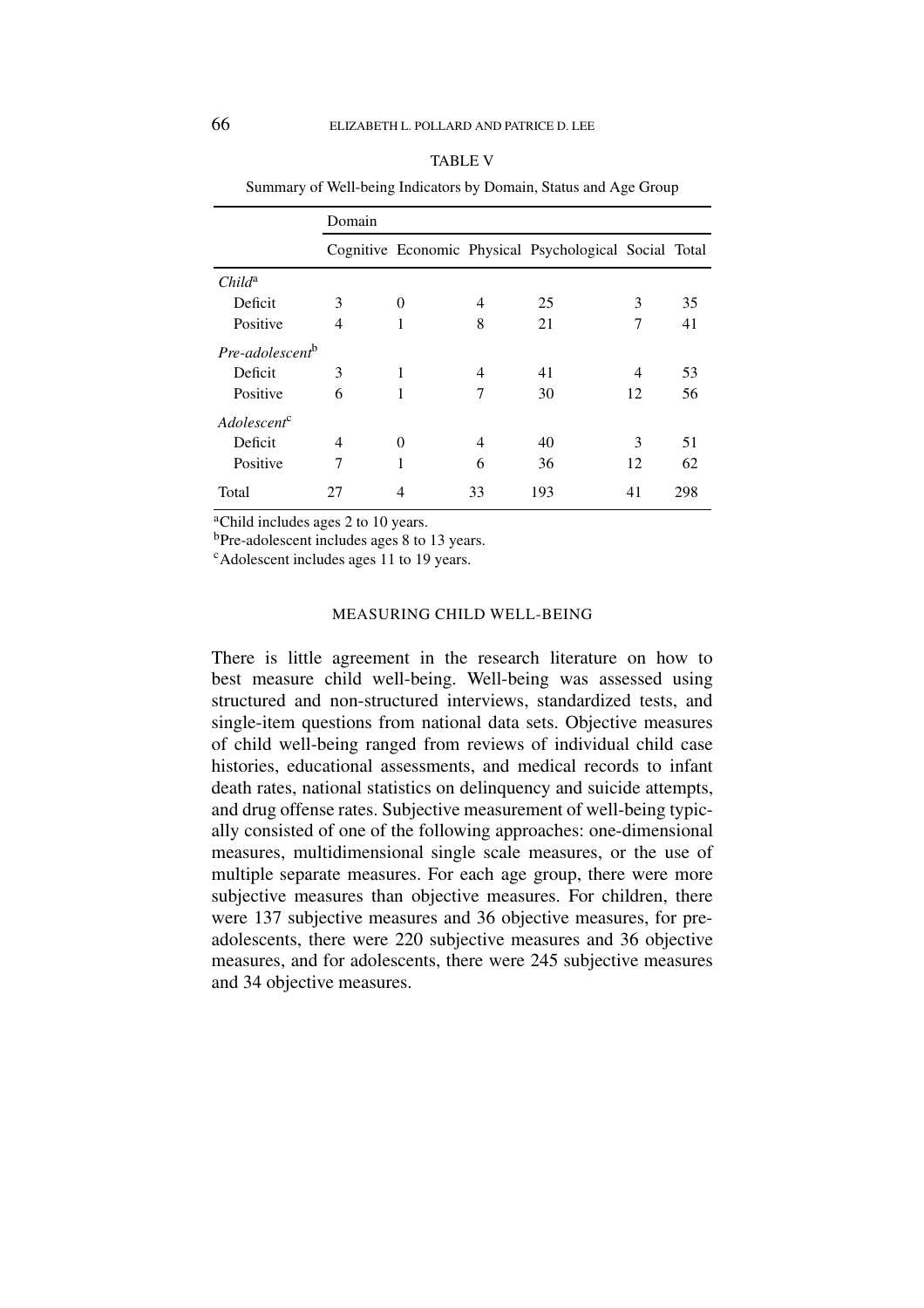As the most common approach to the measurement of wellbeing, the use of multiple separate measures involves the assessment of presumed indicators of well-being such as self-esteem, depression, or relationships. This approach, while prevalent, has significant limitations. Studies that use a few scales to measure indicators of well-being in one or two domains miss the other dimensions. Thus, these studies may not actually measure well-being because they do not include important domains of well-being.

Positive and negative indicators of well-being, such as selfesteem and depression, are commonly measured to assess overall well-being. However, well-being is more than a sole indicator in a single domain. In order to accurately measure well-being, it is critical that the measurement tool used captures the multi-dimensional nature.

Measurement of well-being frequently diverges from the multidimensional nature of the construct. Researchers often report that they are measuring a child's well-being when in fact they are assessing a single domain or indicator of well-being, not recognizing they are merely assessing an aspect of well-being. The studies included in this review were mostly categorical with 80.0 percent measuring only a single domain, 13.1 percent measuring two domains, and 4.6 percent measuring three domains. Only four articles included in this review, or 2.3 percent, assessed child wellbeing in the cognitive, physical, psychological, and social domains (Ajdukovic and Ajdukovic, 1993; Evans et al., 1998; Househnecht and Sastry, 1996; McCormick et al., 1996).

For each domain, measures assessed presumed negative and positive indicators of well-being. For instance, instruments used to assess well-being by measuring positive indicators within the psychological domain include the Rosenberg Self-Esteem Scale (Rosenberg, 1965) and the Purpose in Life Scale (Crumbaugh, 1968). Examples of instruments measuring deficit indicators within the psychological domain include depression and anxiety measures, such as the Child Depression Inventory (Kovacs, 1981), the State-Trait Anxiety Inventory (Spielberger, 1983), and the Hospital Anxiety and Depression Scale (Zigmond and Snaith, 1983). Some measures, such as the Affect Balance Scale (Bradburn, 1969) and the General Well-Being Scale (Andrews and Whitney, 1976), identi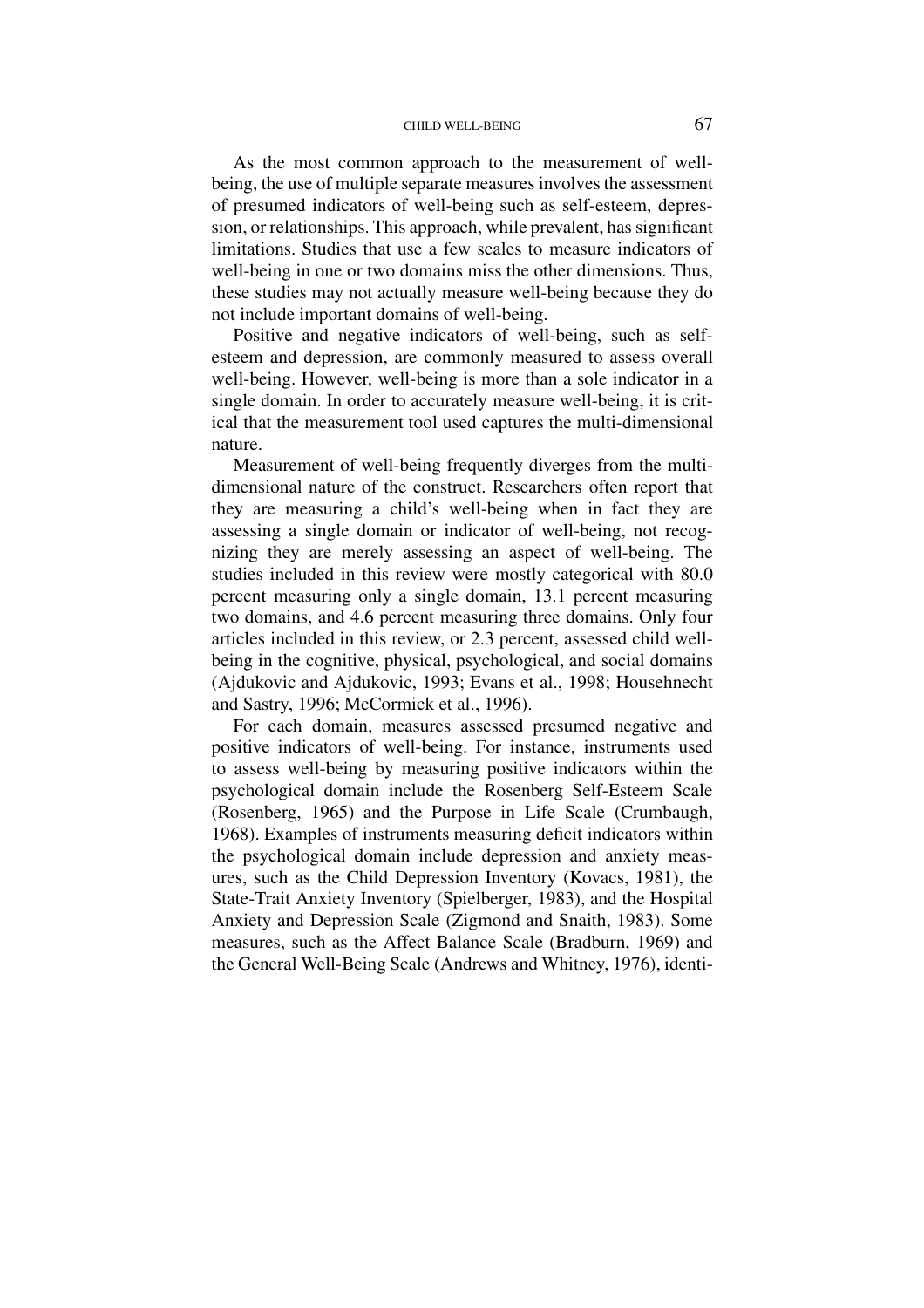fied a balance between the positive and negative psychological state to assess well-being.

Measures in the social domain assessed family and peer relationships, the availability of emotional and practical support, personal resources, socially desirable behaviors, and interpersonal, and communication skills. In the cognitive domain, assessment focused primarily on academic achievement and intelligence tests; however, measures of creativity, memory, classroom behavior, perceived competence in academic ability, and whether or not the child or adolescent was satisfied with or liked school were also identified. Instruments in this domain also included measures that assessed parents, school counselors, and teachers' perception of children's academic performance.

The economic and physical domains had the fewest number of instruments. Economic measures included assessments of family resources, adequacy of parental income, and economic hardship. These measures were primarily used in determining government assistance and child support. Measures in the physical domain assessed physical health. These measures included physical examinations, assessments of participation in physical activities, wellness knowledge, and eating attitudes. Negative health behaviors were also assessed in some instances in which the study examined variables of risk behavior, such as smoking and drug use.

There is no standard method to assess well-being in children. The majority of authors used multiple separate measures of presumed indicators of well-being in an effort to capture a more complete assessment of the state of the child's well-being. Some studies examined well-being using only instruments that measured deficit indicators such as depression and anxiety, while others used measures of only positive indicators such as self-esteem and life satisfaction. Some used a combination of the two. A child's well-being cannot accurately be assessed by examining only whether or not the child exhibits a particular "mood" or "feeling". Assessing specific indicators such as depression or self-esteem reflects a facet of the child's psychological well-being and not well-being in its entirety.

In conclusion, a voluminous number of instruments are currently being used to assess child well-being. Many of these instruments were not designed to measure well-being as a construct but rather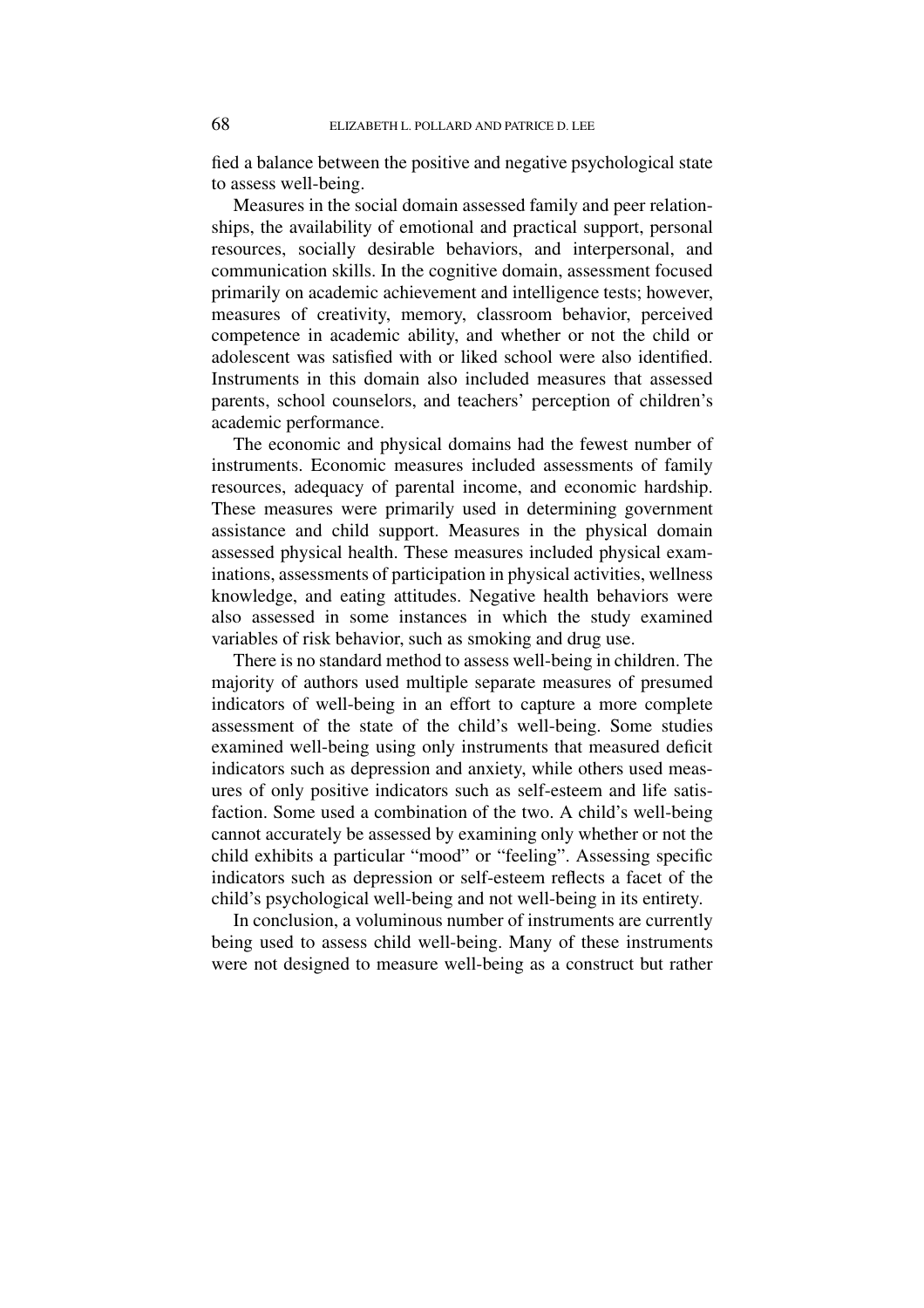## CHILD WELL-BEING 69

measure specific indicators of well-being. Using these measures, researchers have equated either the presence or absence of a specific presumed indicator to "well-being". Further research needs to be done in the area of defining and measuring well-being as a construct. The development of a multi-domain instrument, which captures both subjective and objective data using an ecological approach in examining the child's performance, would be most useful. Table VI illustrates a sampling of instruments that have been used to assess well-being.

#### **CONCLUSIONS**

Inconsistent use of definitions, indicators, and measures of wellbeing has created a confusing and contradictory research base. Findings from this review point to significant gaps in the child wellbeing literature and suggest future directions for research. Currently, studies on well-being frequently employ "bait and switch" tactics: well-being is in the title of the article yet, upon further inspection, well-being is measured in only a single domain or with primarily deficit indicators. Inconsistencies in defining well-being were not the only limitations identified in prior studies. Much of the research base is correlational in nature, which does not allow for an examination of direction of effects. Other studies measure well-being inconsistently.

Well-being is often framed within a model of child deficits rather than a model of child strengths. This emphasis might lead researchers, policymakers, and practitioners to focus research and intervention efforts on children's deficits and discount the potential to identify and promote children's strengths.

Several limitations of this study should be noted. Although the systematic search strategy was thorough, limiting the key words searched restricted the scope of the literature retrieved. A second potential limitation is the exclusion of non-journal articles, precluding gleaning information from unpublished literature.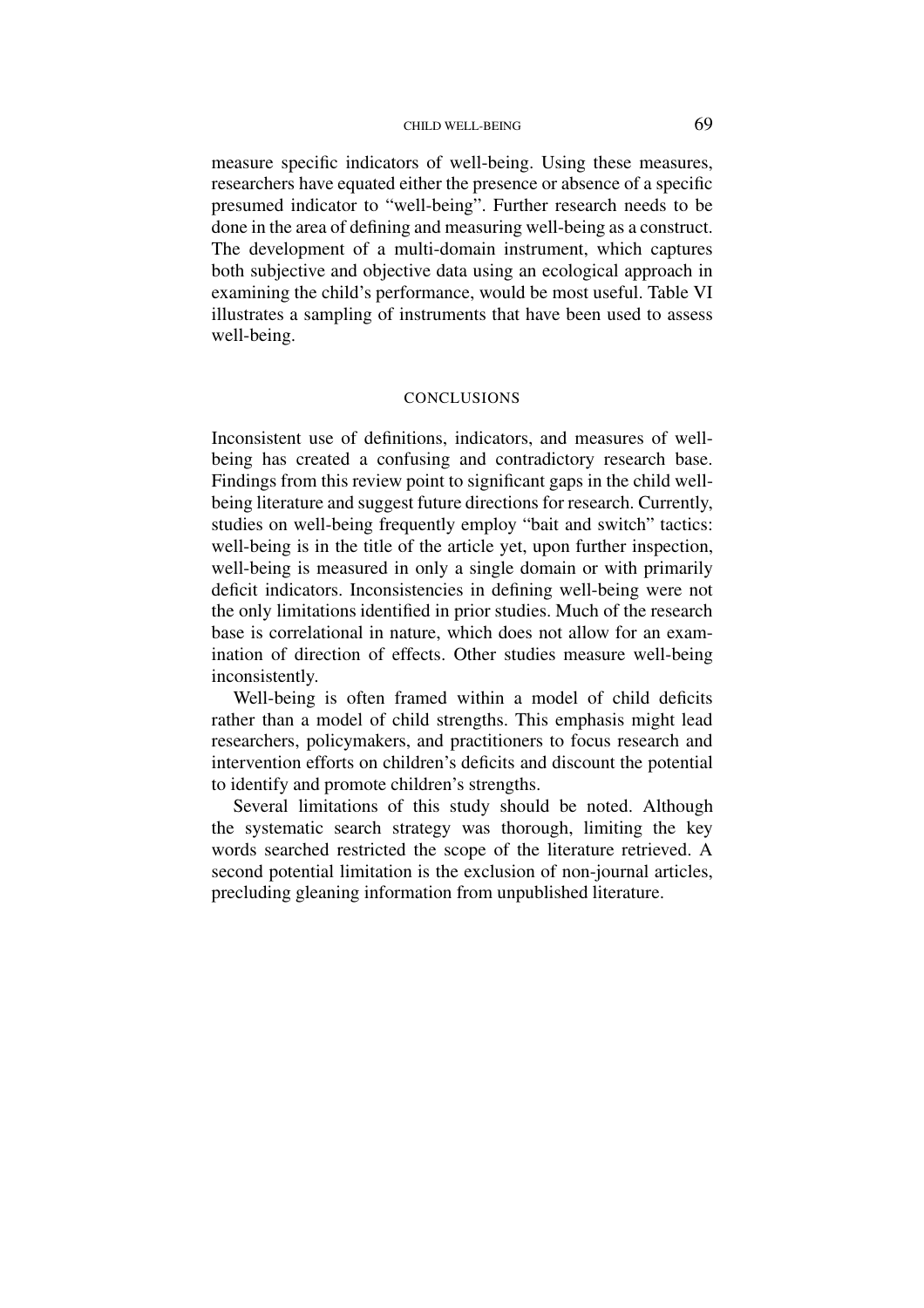|                                                                               |                                                                                                                                                                         | TABLE VI                                                                                                                                     |                                                         |            |                               |
|-------------------------------------------------------------------------------|-------------------------------------------------------------------------------------------------------------------------------------------------------------------------|----------------------------------------------------------------------------------------------------------------------------------------------|---------------------------------------------------------|------------|-------------------------------|
|                                                                               |                                                                                                                                                                         | Well-being Instruments                                                                                                                       |                                                         |            |                               |
| Instrument                                                                    | Description                                                                                                                                                             | Indicator                                                                                                                                    | Domain                                                  | Age        | Reliability*                  |
| Perceived Competence<br>Scale for Children<br>(Harter, 1982)                  | of their competence and<br>children's perceptions<br>Designed to measure<br>self-adequacy                                                                               | ence, & global self-<br>performance, phys-<br>ence, peer relation-<br>Cognitive compet-<br>ical skills/compet-<br>ships, scholastic<br>worth | psychological,<br>and Cognitive<br>Physical,<br>social, | $8-13$ yrs | $0.70 - 0.87$                 |
| Students' Life Satisfac-<br>Multidimensional<br>(Huebner, 1994)<br>tion Scale | subjective perceptions<br>five conceptually rele-<br>of life satisfaction in<br>Assesses children's<br>vant domains.                                                    | Life satisfaction                                                                                                                            | Psychological<br>and social                             | Grades 3-8 | $0.90$ for the<br>total scale |
| Cognitive Abilities Test<br>(Thorndike and Hagen,<br>1986)                    | tive, and verbal reason-<br>Designed to assess the<br>development of cogni-<br>tive abilities related to<br>non-verbal, quantita-<br>ing and problem-<br>solving skills | problem-solving<br>Reasoning and                                                                                                             | Cognitive                                               | $5-18$ yrs | Low 0.90s                     |

# 70 ELIZABETH L. POLLARD AND PATRICE D. LEE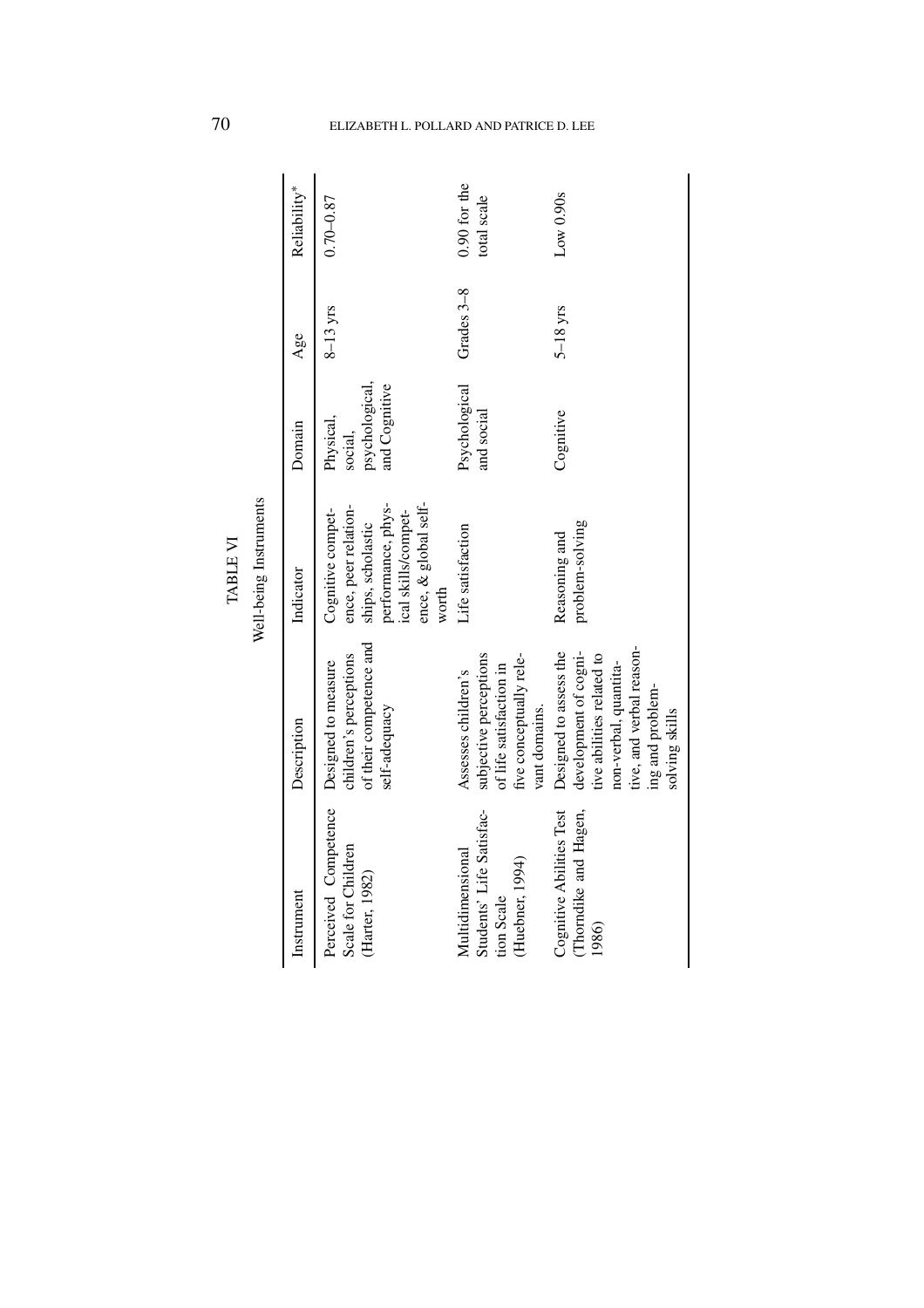|                                                                                        |                                                                                                             | TABLE VI<br>Continued                                                                                                                                                                                                                                                                                                                                                               |                                                         |                        |              |
|----------------------------------------------------------------------------------------|-------------------------------------------------------------------------------------------------------------|-------------------------------------------------------------------------------------------------------------------------------------------------------------------------------------------------------------------------------------------------------------------------------------------------------------------------------------------------------------------------------------|---------------------------------------------------------|------------------------|--------------|
| Instrument                                                                             | Description                                                                                                 | Indicator                                                                                                                                                                                                                                                                                                                                                                           | Domain                                                  | Age                    | Reliability* |
| and Cohesion Scales<br>Family Adaptability<br>(Olson et al., 1985)<br>(FACES III)      | to assess family func-<br>20-item scale designed<br>tioning                                                 | Family cohesion and<br>family adaptability                                                                                                                                                                                                                                                                                                                                          | Social                                                  | Adolescents,<br>Adults | 0.68         |
| <b>Battelle Developmental</b><br>(Newborg et al., 1988)<br>Inventory Screening<br>Test | ation of early develop-<br>Designed to be used as<br>diagnosis, and evalu-<br>a tool for screening,<br>ment | Self-concept, affect,<br>coping, adult interac-<br>tion, peer interaction,<br>social role, personal<br>responsibility, eating,<br>motion, muscle con-<br>and expressive com-<br>reasoning, cognitive<br>ceptual motor, loco-<br>mic skills, memory,<br>trol, and body coor-<br>munication, acade-<br>dressing, attention,<br>toileting, receptive<br>development, per-<br>dination. | psychological,<br>physical, and<br>cognitive<br>Social, | Birth to 8 yrs         | 0.97         |
| *Note. Test-retest reliability.                                                        |                                                                                                             |                                                                                                                                                                                                                                                                                                                                                                                     |                                                         |                        |              |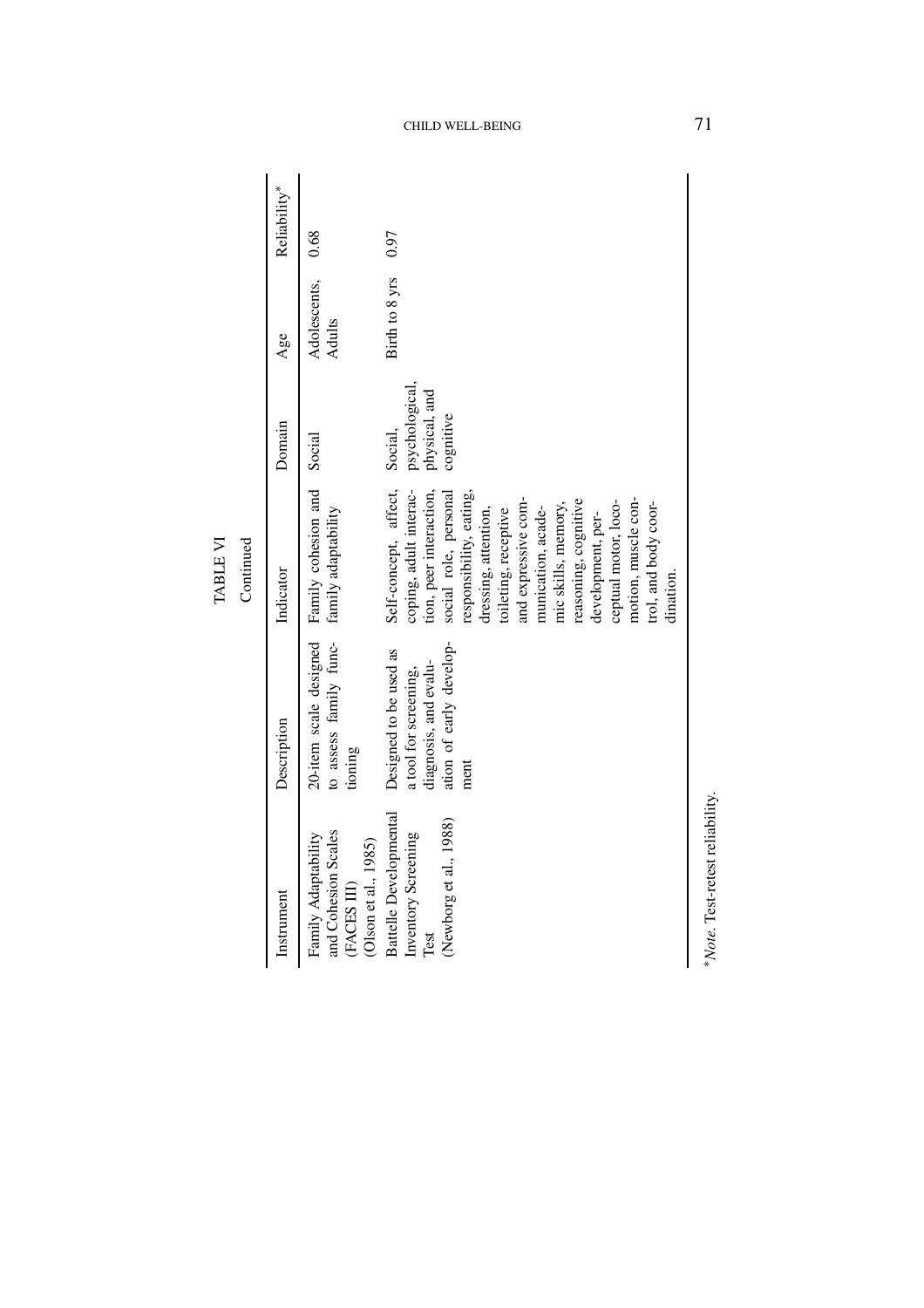## FUTURE DIRECTIONS

The future child well-being research agenda can be built upon what has been learned. A logical next step is to develop a set of core positive indicators of child well-being in each domain in conjunction with a set of instruments that measure them. Such work would yield important contributions to the conceptualization and measurement of child well-being and, ultimately, improve the practice of promoting the well-being of children.

## APPENDIX

| Domain (status) indicators       |         | Age group      |            |  |  |
|----------------------------------|---------|----------------|------------|--|--|
|                                  | Child   | Pre-adolescent | Adolescent |  |  |
| Cognitive (negative)             |         |                |            |  |  |
| Academic incompetence            |         |                | $\ast$     |  |  |
| Concentration                    | $^\ast$ | $\ast$         | $^\ast$    |  |  |
| Developmental delay              | $\ast$  | $\ast$         | $\ast$     |  |  |
| School Behavior problems         | $\ast$  | $\ast$         | $\ast$     |  |  |
| Cognitive (positive)             |         |                |            |  |  |
| Academic achievement             | $^\ast$ | $\ast$         | $\ast$     |  |  |
| Cognitive ability                | $\ast$  | $\ast$         | $\ast$     |  |  |
| Quality of school life           |         |                | $\ast$     |  |  |
| School function                  | $^\ast$ | $\ast$         | $\ast$     |  |  |
| School integration               |         | $\ast$         | $\ast$     |  |  |
| School-related behaviors         | $^\ast$ | ∗              | $\ast$     |  |  |
| Self-concept of academic ability |         | ∗              | $\ast$     |  |  |
| Economic (negative)              |         |                |            |  |  |
| Child support                    |         | $\ast$         |            |  |  |
| Economic (positive)              |         |                |            |  |  |
| Child support                    | $^\ast$ | $\ast$         | $\ast$     |  |  |

## Indicators by Domain and Age Group<sup>a</sup>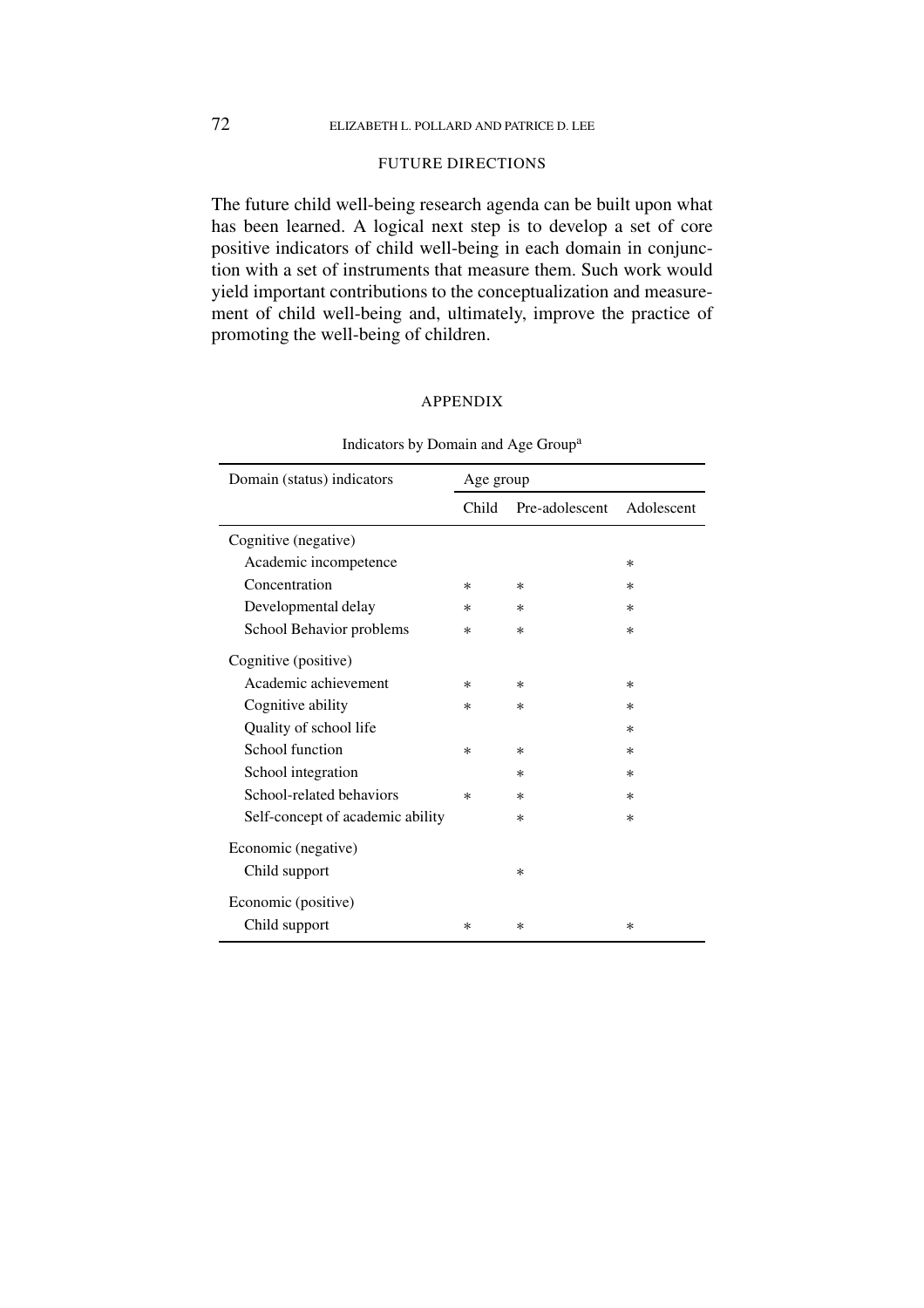| Domain (status) indicators        | Age group |                                 |        |
|-----------------------------------|-----------|---------------------------------|--------|
|                                   |           | Child Pre-adolescent Adolescent |        |
| Physical (negative)               |           |                                 |        |
| Health compromising behaviors     | $\ast$    | $\ast$                          |        |
| Physical abuse                    | $\ast$    |                                 |        |
| Physical manifestations of stress | $\ast$    | $\ast$                          | $\ast$ |
| Physical symptoms of illness      | $\ast$    | $\ast$                          | *      |
| Substance abuse                   |           |                                 | $\ast$ |
| Substance use                     |           | $\ast$                          | $\ast$ |
| Physical (positive)               |           |                                 |        |
| Exercise                          | $\ast$    | $\ast$                          | *      |
| Full immunization coverage        | ∗         |                                 |        |
| Health promoting behavior         | $\ast$    | $\ast$                          |        |
| Nutrition                         | $\ast$    | $\ast$                          | $\ast$ |
| Personal body care                | $\ast$    | $\ast$                          | $\ast$ |
| Physical appearance               | $\ast$    | $\ast$                          |        |
| Physical health                   | *         | $\ast$                          | *      |
| Safety-related behavior           | $\ast$    | $\ast$                          | $\ast$ |
| Well-being                        |           |                                 | $\ast$ |
| Psychological (negative)          |           |                                 |        |
| Adjustment problems               | $\ast$    | $\ast$                          |        |
| Aggression                        | $\ast$    | $\ast$                          | $\ast$ |
| Anger                             | *         | $\ast$                          | *      |
| Anxiety                           | ∗         | $\ast$                          | $\ast$ |
| Behavior problems                 | $\ast$    | $\ast$                          | $\ast$ |
| Delinquency                       |           |                                 | $\ast$ |
| Depression                        | $\ast$    | $\ast$                          | $\ast$ |
| Despondency                       | $\ast$    | $\ast$                          | $\ast$ |
| Deviant behaviors                 | $\ast$    | $\ast$                          | $\ast$ |
| <b>Distress</b>                   |           | *                               | *      |
| Eating-related behavior problems  |           | $\ast$                          |        |
| <b>Emotional problems</b>         | $\ast$    | $\ast$                          | $\ast$ |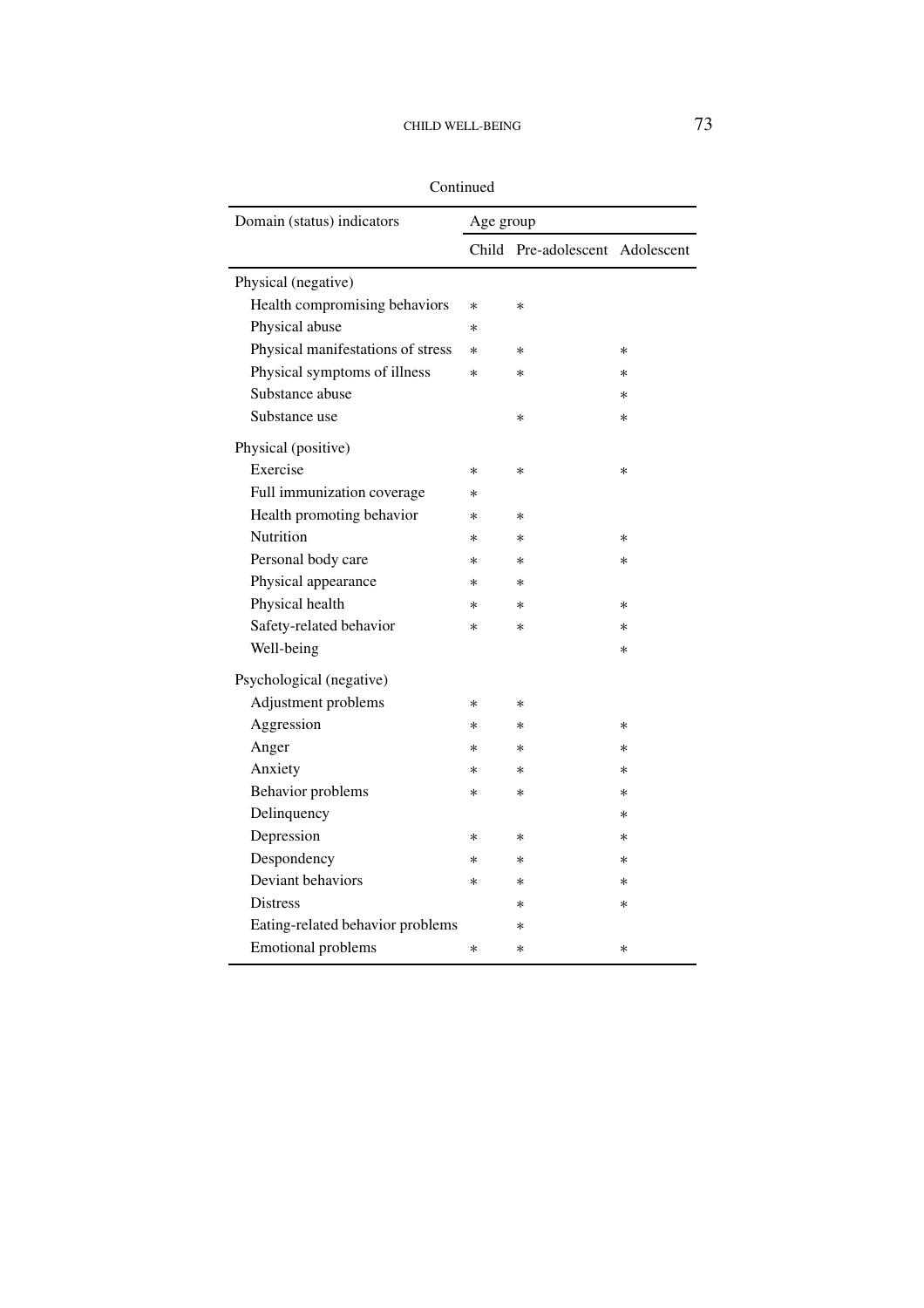| Domain (status) indicators     | Age group |                                 |        |
|--------------------------------|-----------|---------------------------------|--------|
|                                |           | Child Pre-adolescent Adolescent |        |
| <b>Externalizing behaviors</b> | $\ast$    | $\ast$                          | $\ast$ |
| Fearfulness                    | $\ast$    | $\ast$                          | $\ast$ |
| Fears of future                |           | *                               |        |
| General psychological distress |           | $\ast$                          |        |
| Health compromising behaviors  | $\ast$    | $\ast$                          |        |
| Hopelessness                   |           | $\ast$                          | $\ast$ |
| Hyperactivity                  | $\ast$    | $\ast$                          | $\ast$ |
| Impaired concentration         |           | $\ast$                          | $\ast$ |
| Inattention                    |           |                                 | $\ast$ |
| Internalizing behaviors        | $\ast$    | *                               | $\ast$ |
| Irritability                   |           | $\ast$                          | $\ast$ |
| Loneliness                     |           | *                               | $\ast$ |
| Maladjustment                  |           | *                               |        |
| Negative affect                |           | *                               | $\ast$ |
| <b>Nervousness</b>             |           | $\ast$                          | $\ast$ |
| Neuroticism                    |           | $\ast$                          |        |
| Nightmares                     | $\ast$    | *                               | $\ast$ |
| Non-psychiatric disturbances   |           | *                               | *      |
| Panic                          |           | $\ast$                          | $\ast$ |
| Psychiatric symptoms           | $\ast$    | $\ast$                          | $\ast$ |
| Psychological distress         | $\ast$    | $\ast$                          | $\ast$ |
| Psychological health symptoms  |           |                                 | $\ast$ |
| Recurrent memories of bullying |           | $\ast$                          | *      |
| Self-centeredness              |           |                                 | $\ast$ |
| Self-inflicted injury          | $\ast$    | $\ast$                          | $\ast$ |
| Spitefulness                   | $\ast$    | $\ast$                          | $\ast$ |
| <b>Stress</b>                  | $\ast$    | $\ast$                          | $\ast$ |
| Suicidal ideation/attempts     |           | $\ast$                          | $\ast$ |
| Weeping                        | $\ast$    | $\ast$                          | $\ast$ |
| Whining                        | $\ast$    | $\ast$                          |        |

Continued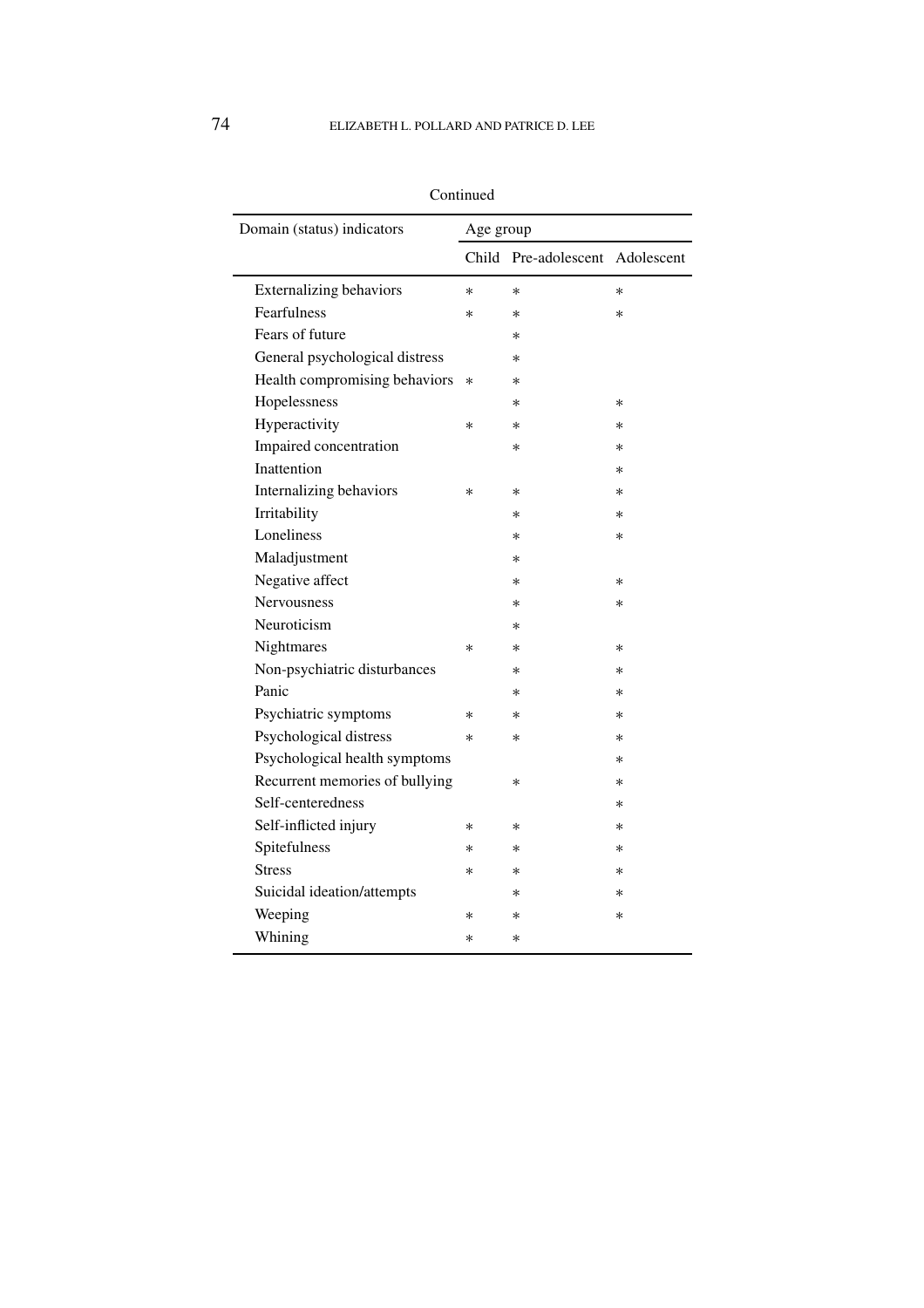| Domain (status) indicators      | Age group |                                 |        |
|---------------------------------|-----------|---------------------------------|--------|
|                                 |           | Child Pre-adolescent Adolescent |        |
| Withdrawal                      | $\ast$    | $\ast$                          | $\ast$ |
| Psychological (positive)        |           |                                 |        |
| Adjustment                      | $\ast$    | $\ast$                          | $\ast$ |
| Attachment                      | $\ast$    | $\ast$                          | $\ast$ |
| Autonomy                        |           |                                 | $\ast$ |
| Behavioral competence           | $\ast$    | $\ast$                          |        |
| <b>Behavioral functioning</b>   | $\ast$    | $\ast$                          | $\ast$ |
| Capacity to love                |           |                                 | $\ast$ |
| Cheerfulness                    | $\ast$    |                                 |        |
| Competence                      | ∗         | $\ast$                          | $\ast$ |
| Coping                          | $\ast$    | $\ast$                          | $\ast$ |
| Emotional adjustment            | $\ast$    | $\ast$                          | $\ast$ |
| <b>Emotional support</b>        | $\ast$    | $\ast$                          | $\ast$ |
| Expansiveness                   |           |                                 | $\ast$ |
| <b>Expectancy for success</b>   |           | $\ast$                          | $\ast$ |
| Fulfillment                     |           |                                 | $\ast$ |
| Global satisfaction             |           | $\ast$                          | $\ast$ |
| Global self-worth               | $\ast$    | $\ast$                          | $\ast$ |
| Happiness                       |           | $\ast$                          | $\ast$ |
| Hopefulness                     |           |                                 | $\ast$ |
| Initiative                      | $\ast$    | $\ast$                          | $\ast$ |
| Life satisfaction               | $\ast$    | $\ast$                          | $\ast$ |
| Mastery                         |           |                                 | $\ast$ |
| Mental health                   | $\ast$    | $\ast$                          | $\ast$ |
| Overall functioning             | $\ast$    | $\ast$                          | $\ast$ |
| Positive affect                 |           | $\ast$                          | $\ast$ |
| Positive attitude toward school |           | $\ast$                          | $\ast$ |
| Positive attitude toward self   |           |                                 | $\ast$ |
| Positive mood                   | $\ast$    | $\ast$                          |        |
| Purpose in life                 |           | $\ast$                          | $\ast$ |

Continued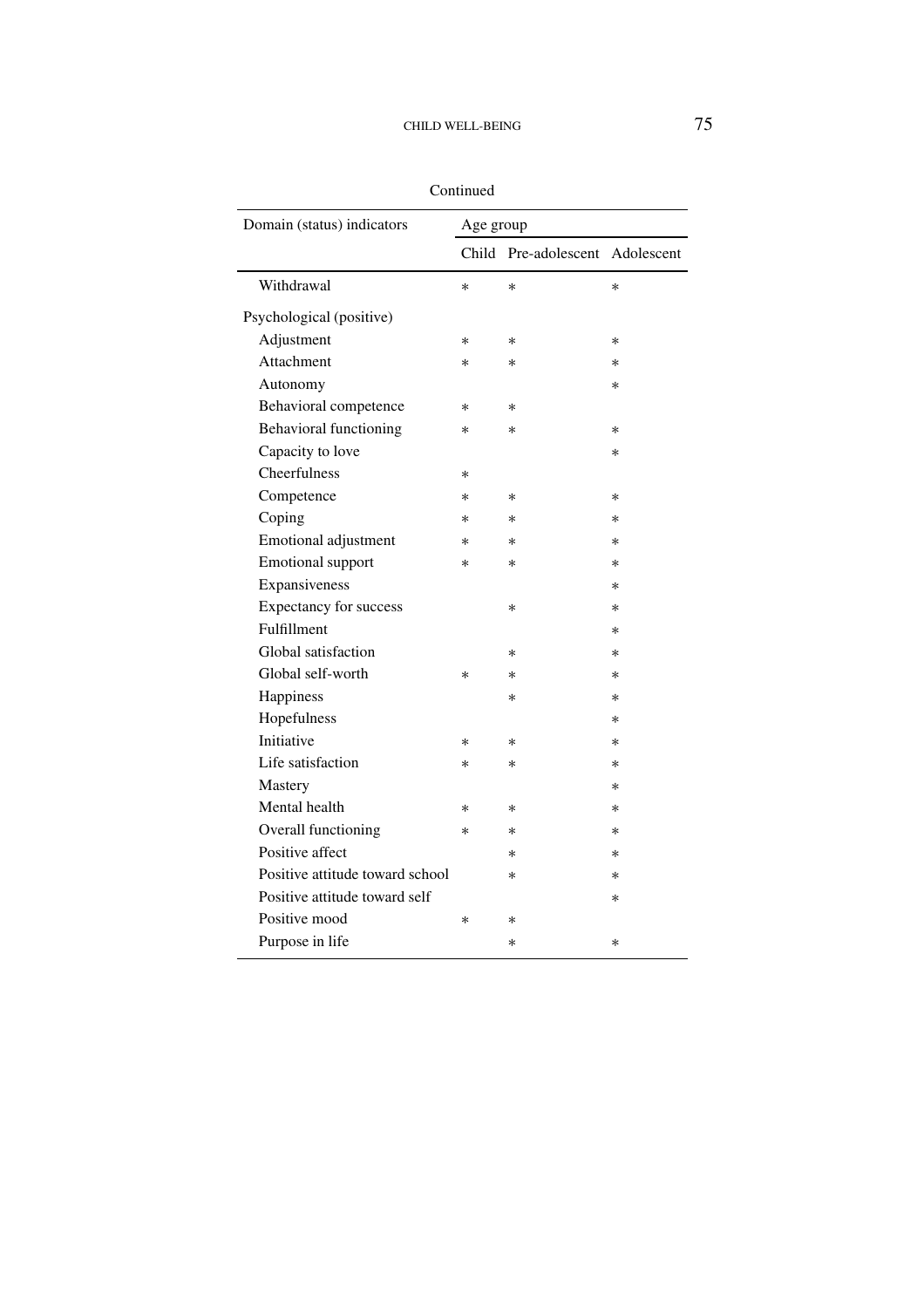| Domain (status) indicators           | Age group |                                 |        |
|--------------------------------------|-----------|---------------------------------|--------|
|                                      |           | Child Pre-adolescent Adolescent |        |
| Resilience                           | $\ast$    | $\ast$                          | $\ast$ |
| Satisfaction with gender             |           | $\ast$                          | $\ast$ |
| Satisfaction with self               |           | $\ast$                          | $\ast$ |
| Self-concept                         |           | $\ast$                          | $\ast$ |
| Self-esteem                          | $\ast$    | $\ast$                          | $\ast$ |
| Self-identified strengths            |           |                                 | $\ast$ |
| Self-reliance                        |           |                                 | $\ast$ |
| Self-satisfaction                    |           |                                 | $\ast$ |
| Self-worth                           | $\ast$    | $\ast$                          | $\ast$ |
| Socio-emotional adjustment           |           | $\ast$                          | $\ast$ |
| Stress management                    | $\ast$    | $\ast$                          |        |
| Well-being                           | $\ast$    | $\ast$                          | $\ast$ |
| Social (negative)                    |           |                                 |        |
| Anti-social behavior                 |           | $\ast$                          |        |
| Negative life events                 |           |                                 | $\ast$ |
| Peer problems                        | $\ast$    | $\ast$                          |        |
| Poverty                              | $\ast$    | $\ast$                          | $\ast$ |
| Troubled home relationships          | $\ast$    | $\ast$                          | $\ast$ |
| Social (positive)                    |           |                                 |        |
| Family relations                     | $\ast$    | $\ast$                          |        |
| Parent-child relations               | $\ast$    | $\ast$                          | $\ast$ |
| Participation in cultural activities | $\ast$    | $\ast$                          | $\ast$ |
| Prosocial behaviors                  |           | $\ast$                          | $\ast$ |
| Prosocial values                     |           | $\ast$                          | $\ast$ |
| Quality of life                      | $\ast$    | $\ast$                          | $\ast$ |
| Relationships in the home            | $\ast$    | $\ast$                          | $\ast$ |
| Relationships in the school          |           | $\ast$                          | $\ast$ |
| Relationships with peers             | $\ast$    | $\ast$                          | $\ast$ |
| Social acceptance                    | $\ast$    | $\ast$                          |        |
|                                      |           |                                 |        |

Continued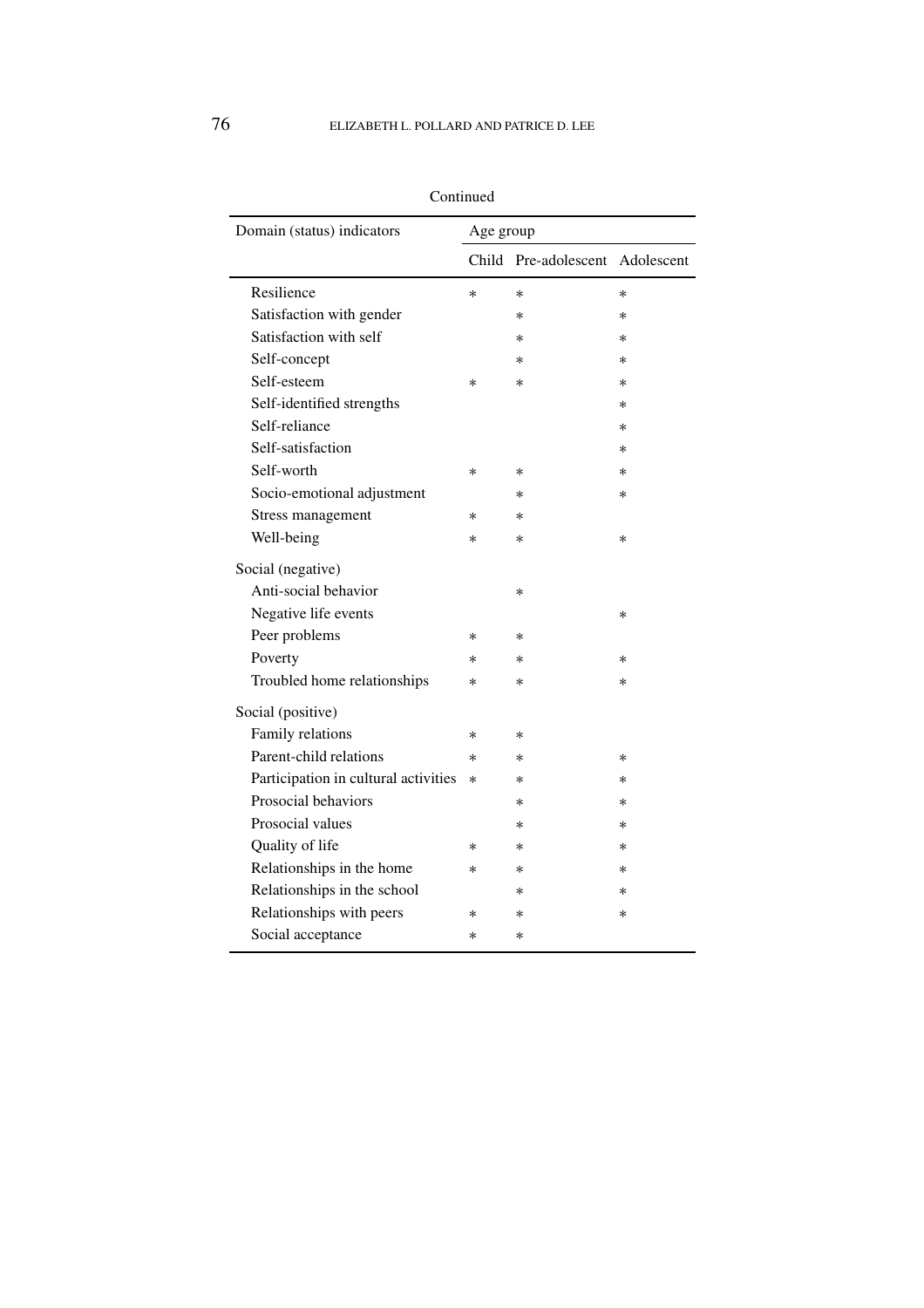| Continued |  |
|-----------|--|
|           |  |
|           |  |

| Domain (status) indicators | Age group |                                 |         |  |
|----------------------------|-----------|---------------------------------|---------|--|
|                            |           | Child Pre-adolescent Adolescent |         |  |
| Social skills              |           | $\ast$                          | $^\ast$ |  |
| Social support             |           | $\ast$                          | $^\ast$ |  |
| Socioeconomic status       | $\ast$    |                                 |         |  |
| Well-being                 |           |                                 | ∗       |  |

*Note*. \*the symbol under age group indicates the indicator was found in the literature. aAge group: Child includes ages 2 to 10 years; Preadolescent includes ages 8 to 13 years; Adolescent includes ages 11 to 19 years.

#### **REFERENCES**

- Ajdukovic, M. and D. Ajdukovic: 1993, 'Psychological well-being of refugee children', Child Abuse and Neglect: The International Journal 17(6), pp. 843– 854.
- Andrews, F. M. and S. B. Withey: 1976, Social Indicators of Well-Being: Americans' Perceptions of Life Quality (Plenum Press, New York, NY).
- Bradburn, N. B.: 1969, The Structure of Psychological Well-being (Aldine Press, Chicago, IL).
- Columbo, S. A.: 1986, 'General well-being in adolescents: its nature and measurement' (Doctoral dissertation, Saint Louis University, 1984), Dissertation Abstracts International 46, 2246B.
- Crumbaugh, J. C.: 1968, 'Cross-validation of Purpose-In-Life Test based on Frankl's Concepts', Journal of Individual Psychology 24(1), pp. 74–81.
- Evans, G. W., S. J. Lepore, B. R. Shejwal and M. N. Palsane: 1998, 'Chronic residential crowding and children's well-being: an ecological perspective', Child Development 69(6), pp. 1514–1523.
- Harter, S.: 1982, 'The perceived competence scale for children', Child Development 49, pp. 788–799.
- Househnecht, S. K. and J. Sastry: 1996, 'Family life satisfaction, age, length of residency: predicting alcohol and cigarette use among Korean adolescents in Australia', Psychological Reports 78, pp. 187–193.
- Huebner, E. S.: 1994, 'Preliminary development and validation of a Multidimensional Life Satisfaction Scale for Children', Psychological Assessment 6(2), pp. 149–158.
- Keith, K. D. and R. L. Schalock: 1994, 'The measurement of quality of life in adolescence: the Quality of Student Life Questionnaire', American Journal of Family Therapy 22(1), pp. 83–87.